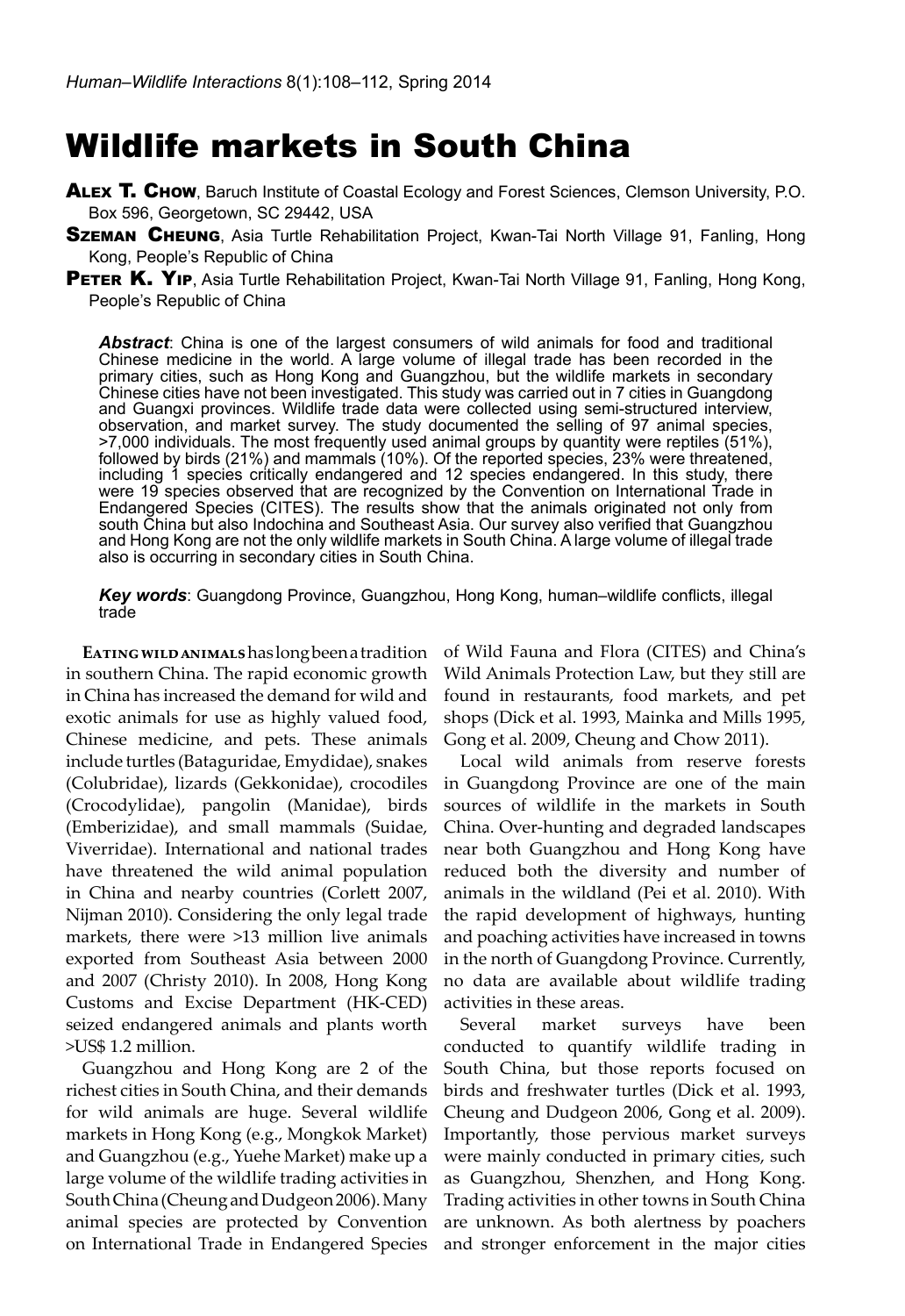

**Figure 1**. Map shows the area of Guangdong Province (unshaded) and its adjacent provinces in South China. The dark circles show the locations of the 7 secondary cities in the market surveys. The white circles show the 3 primary cities where wildlife trading had been reported.

increase, trading activities of wild mammals and endangered animals may have become more prevalent in these remote towns. The goal of this study was to verify illegal trade activities in towns in the north of Guangdong Province and to investigate the number and species of wild animals involved in those activities.

#### **Methods**

This study was carried out in 7 cities and towns in Guangdong and Guangxi provinces (Figure 1). The 6 cities we surveyed in north Guangdong Province are medium-size cities with populations of 0.5 to 3 million people. Nankunshan is a small town located within the Nankunshan National Park and has a population of 3,000 people. This national park also is the closest (~200 km) national park to the city of Guangzhou, and the town was the major vacation spot for local people. One of the activities for tourists in the town is to purchase wildlife for food consumption. Wuzhou in Guangxi Province was once abundant with the Chinese 3-striped box turtle (*Cuora trifasciata*). The city was known as the place of origin of turtle jelly, a substance made from the bottom shell of the box turtle and used medicinally.

The study was conducted in October and November 2008. Prior to each trip, we interviewed local university students who were originally from the study areas to pinpoint the locations of potential wildlife markets. We conducted the interviews on a voluntary basis. We announced the requests during regular student meetings and personally met with the students who agreed to provide the market information. We visited 39 live animal markets in 7 cities and towns. These markets sell live animals, including poultry, fish, and reptiles, for food use. We had 6 to 8 team members for each visit, including 2 wildlife scientists, 3 to 4 university students, and a local tour guide (driver). Lectures and guided observations on the markets about the Asian turtle conservation problem, turtle identification skills, and survey techniques were given to the students before on-site surveys. All student members involved in this survey had participated in our monthly turtle survey in the city of Guangzhou for ≥1 year (Cheung and Chow, 2011). Our team members pretended to be potential buyers and visitors to gather information on the displays (including species, quantities, prices, and origins of wild animals). In markets with a large number of animals or exotic species, 3 teams with ≥2 members each visited the markets 10 to 15 minutes apart. Photos were taken and used for identification of species and counting (Figure 2). Our wildlife biologists undertook extensive checking of the species and general estimation of the quantities of the whole market at the same time to cross-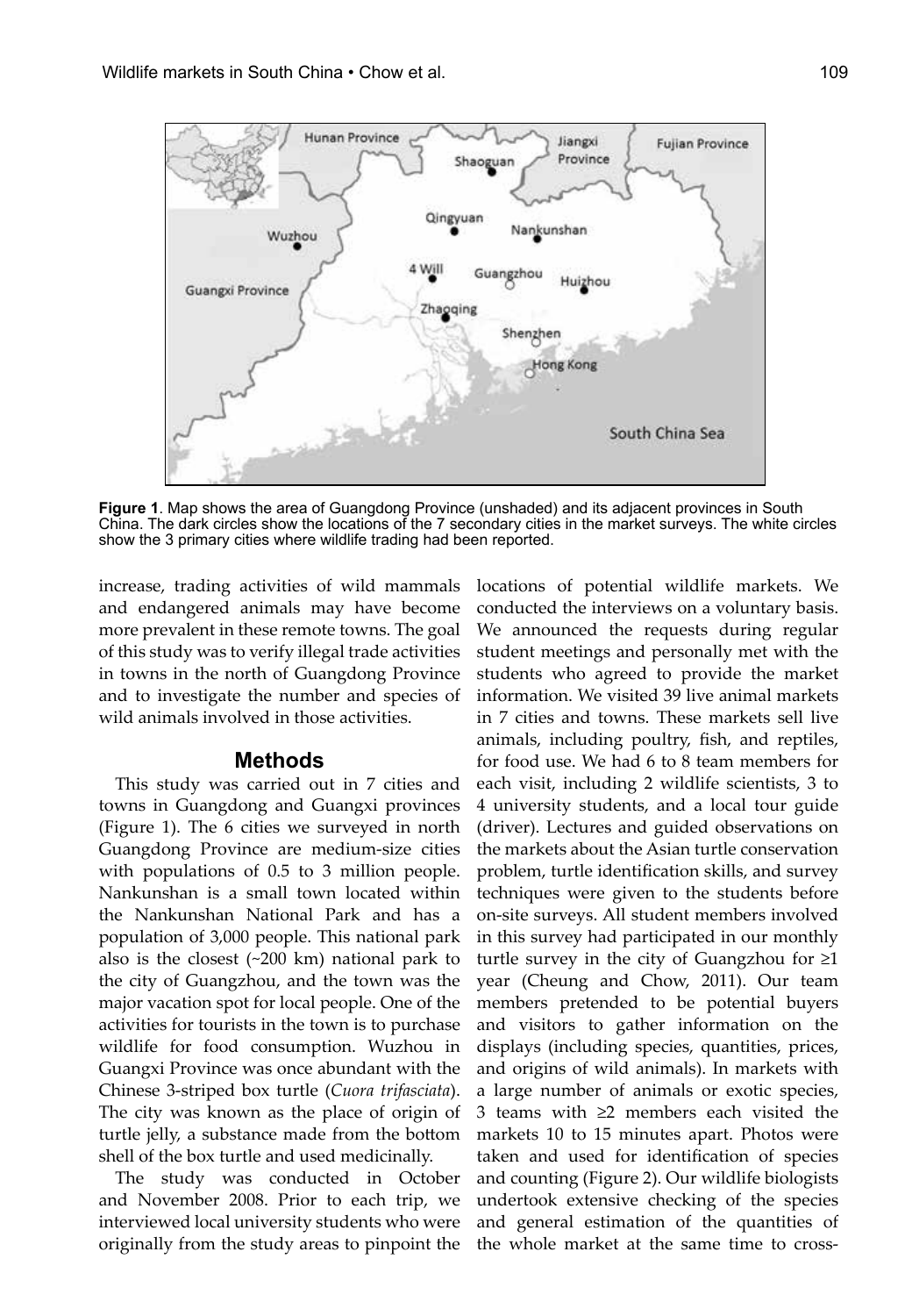| Species   |    | Ouantities   | <b>CR</b>        | EN               | VU               | Threatened   | CITES<br>I     | CITES<br>$\mathbf{I}$ | <b>CITES</b>   | NP<br>I          | NP<br>$\mathbf{I}$ | NP               |
|-----------|----|--------------|------------------|------------------|------------------|--------------|----------------|-----------------------|----------------|------------------|--------------------|------------------|
| Reptile   | 49 | 4,728        | $\mathbf{1}$     | 12               | 8                | 21           | 1              | 18                    | 19             | $\mathbf{1}$     | 3                  | $\overline{4}$   |
| Turtle    | 28 | 3,006        | $\mathbf{1}$     | 12               | 8                | 21           | $\mathbf{1}$   | 12                    | 13             | $\boldsymbol{0}$ | $\overline{2}$     | $\overline{2}$   |
| Lizard    | 3  | 309          | $\mathbf{0}$     | $\theta$         | $\theta$         | $\mathbf{0}$ | $\mathbf{0}$   | $\mathbf{1}$          | 1              | $\mathbf{0}$     | 1                  | 1                |
| Snake     | 17 | 1,412        | $\boldsymbol{0}$ | $\boldsymbol{0}$ | $\mathbf{0}$     | $\mathbf{0}$ | $\mathbf{0}$   | $\overline{4}$        | $\overline{4}$ | $\mathbf{1}$     | $\boldsymbol{0}$   | $\mathbf{1}$     |
| Crocodile | 1  | $\mathbf{1}$ | $\boldsymbol{0}$ | $\boldsymbol{0}$ | $\theta$         | $\theta$     | $\mathbf{0}$   | $\mathbf{1}$          | $\mathbf{1}$   | 0                | $\mathbf{0}$       | $\mathbf{0}$     |
| Amphibian | 11 | 783          | $\boldsymbol{0}$ | $\theta$         | $\mathbf{0}$     | $\mathbf{0}$ | $\overline{0}$ | $\mathbf{1}$          | $\mathbf{1}$   | $\mathbf{0}$     | 1                  | $\mathbf{1}$     |
| Caudate   | 3  | 48           | $\mathbf{0}$     | $\boldsymbol{0}$ | $\boldsymbol{0}$ | $\mathbf{0}$ | $\mathbf{0}$   | $\boldsymbol{0}$      | $\mathbf{0}$   | $\mathbf{0}$     | $\boldsymbol{0}$   | $\boldsymbol{0}$ |
| Frog      | 8  | 735          | $\mathbf{0}$     | $\mathbf{0}$     | $\mathbf{0}$     | $\theta$     | $\overline{0}$ | $\mathbf{1}$          | $\mathbf{1}$   | $\mathbf{0}$     | 1                  | $\mathbf{1}$     |
| Bird      | 20 | 1,424        | $\mathbf{0}$     | $\theta$         | 1                | 1            | $\overline{0}$ | $\mathbf{0}$          | $\mathbf{0}$   | 0                | $\mathbf{1}$       | $\mathbf{1}$     |
| Mammal    | 10 | 258          | $\boldsymbol{0}$ | $\theta$         | $\mathbf{0}$     | $\theta$     | $\overline{0}$ | $\mathbf{0}$          | $\mathbf{0}$   | 1                | $\theta$           | $\mathbf{1}$     |
| Other     | 7  | -            | $\overline{0}$   | $\theta$         | $\mathbf{0}$     | $\mathbf{0}$ | $\overline{0}$ | $\mathbf{0}$          | $\overline{0}$ | 0                | $\mathbf{0}$       | $\mathbf{0}$     |
| Total     | 97 | 7,193        | 1                | 12               | 9                | 22           | 1              | 19                    | 20             | 2                | 5                  |                  |

**Table 1**. Summary of wildlife trading surveys we observed in the 7 cities in Guandong and Guangxi provinces.

IUCN Red List categories: CR = critically endangered; EN = endangered; VU = vulnerable; Convention on International Trade in Endangered Species (CITES) categories include CITES I and CITES II; Nationally Protected (NP), species listed as Grade I or Grade II of Law on Protection of Wild Animals of People's Republic of China.

check data for consistency. The data gathered from each team were immediately compared and evaluated for accuracy. Corresponding corrections and amendments were made on the species identification and quantity estimate on site. However, it was not always possible to make exact counts, because large numbers of animals often were packed into nets, cages, or containers. Information about the origin of animals often was unknown. Details on the data collection can be found in our other

publications (Cheung and Dudgeon 2006, Gong et al. 2009, Cheung and Chow 2011).

### **Results and discussions**

We found a variety of exotic and wild animals in the markets, including reptiles, amphibians, birds, mammals, and other wild exotic species (Table 1). Turtles and snakes were the major species sold in the wildlife markets. Approximately 5,000 individual reptiles from 49 species were identified in the

**Table 2**. List of families and genera of turtles we observed in the 7 cities of Guandong and Guangxi provinces.

| Bataguridae (13 species)           | Emydidae (6 species)       |
|------------------------------------|----------------------------|
| Chinemys reevesii                  | Chrysemys picta            |
| Cuora amboinensis                  | Graptemys flavimaculata    |
| Cuora flavomarginata               | Graptemys oculifera        |
| Cuora galbinifrons                 | Pseudemys concinna         |
| Cyclemys dentate                   | Pseudemys rubriventris     |
| Geoclemys hamiltonii               | Trachemys scripta elegans  |
| Geoemyda spengleri                 |                            |
| Malayemys subtrijuga               | Pelomedusidae (1 species)  |
| Mauremys mutica                    | Podocnemis unifilis        |
|                                    |                            |
| Morenia petersi<br>Ocadia sinensis | Platysternidae (1 species) |
| Sacalia bealei                     | Platysternon megacephalum  |
| Sacalia quadriocellata             |                            |
|                                    | Testudinidae (4 species)   |
| Carettochelyidae (1 species)       | Geochelone sulcata         |
| Carettochelys insculpta            | Indotestudo elongata       |
|                                    | Manouria emys              |
| Chelidae (1 species)               | Manouria impressa          |
| Chelydra serpentina                |                            |

39 markets. Twenty-one species are considered threatened, listed as critically endangered (CR), endangered (EN), or vulnerable (VU). Also, nineteen of them are listed in CITES categories. Notably, many turtle species were not local species in China (Table 2) and probably were illegally imported from other countries. For example, Indochinese box turtles (*Cuora galbinifrons*) and Burmese pythons (*Python molurus*) were found in the wild markets. These wild animals probably originated not only from southern China but also possibly from Indochina and Southeast Asia. Land routes in southwest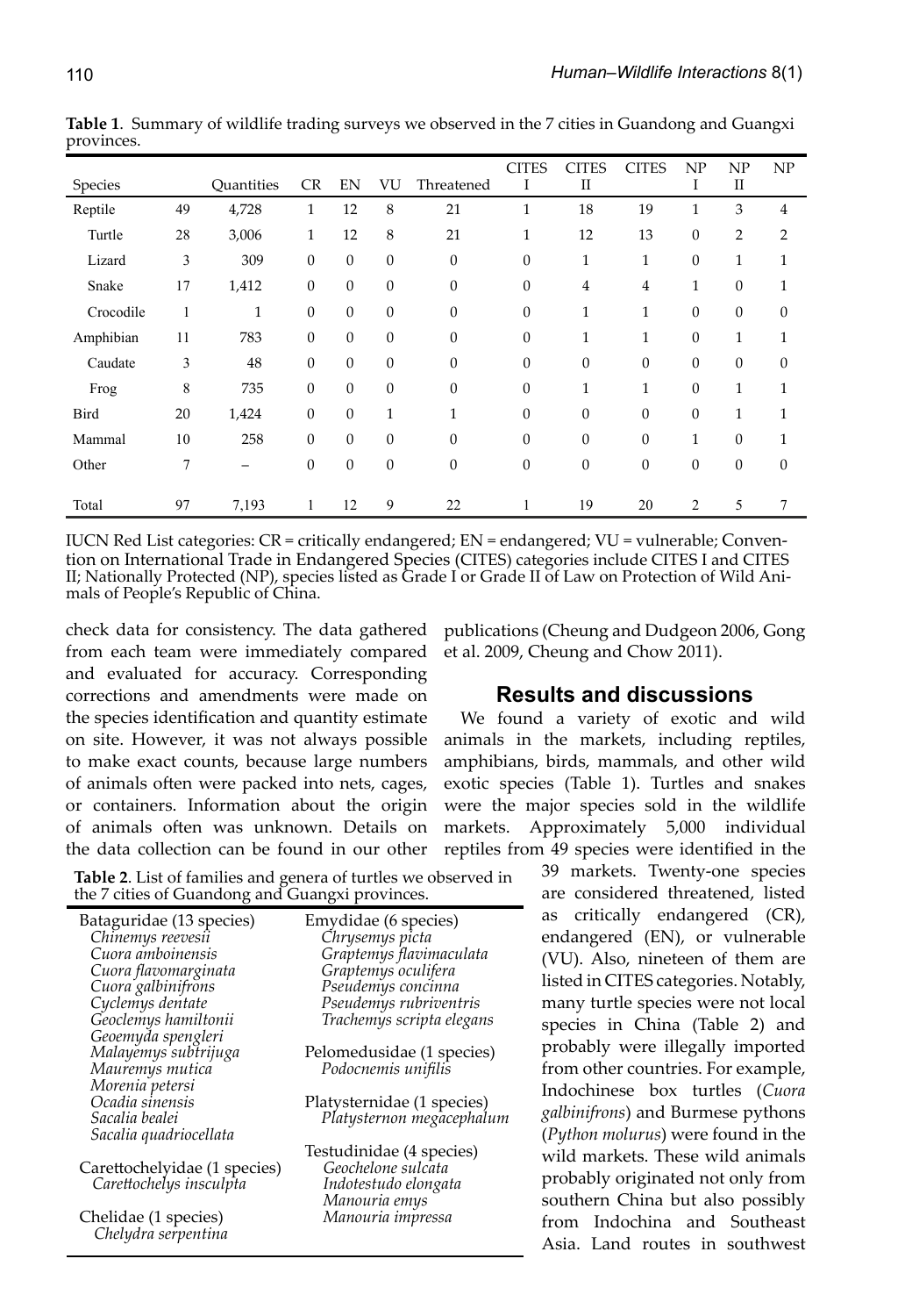China, especially from Vietnam to Guangxi and Guangdong provinces, are an important means of entry to southern China (Cheung and Dudgeon 2006).

The second largest animal group we observed was birds. Common species were partridges and quails in the family of Phasianidae. They were typically enclosed in cages and displayed outside the shops (Figure 2). Yellowbreasted buntings (*Emberiza aureola*, VU on International Union for Conservation of Nature and Natural Resources [IUCN] RedList) were found in the markets. Frogs were the most common amphibian found in the market, particularly, the Chinese edible frog (*Hoplobatrachus rugulosus*), which is a CITES II and nationally protected II listed species in China. However, it is possible that most of the individuals seen in the markets could be bred from farms. Mammals included wild hogs (*Sus scrofa*), deer (*Cervus nippon*), and masked palm civet (*Paguma larvata*). We believe that most of the mammals were wild-caught because tooth-like wounds made by hunting traps were observed on their feet. The "others" categories in Table 1 consisted of insects and terrestrial arthropods, including scorpions (Buthidae), centipedes

**Figure 2**. Snapshots of the black market in Qiao Xi Market (Huizhou), China, showing bamboo rats (*Rhizomys sinensis*), wild hogs (*Sus scrof*a), and masked palm civets (*Paguma larvata*).

(Scolopendridae), ants (Formicidae), wasps (Vespidae), and diving beetles (Dytiscidae).

Few notable species were found in this study (Table 3). For example, Indochinese box turtle (*Cuora galbinifrons*) and Burmese phtyon (*Python molurus*) were found in the wild markets, showing some of the wild animals originated not only from southern China, but also possibly from Indochina and Southeast Asia. Our surveys also confirmed that significant numbers of local wild animals were poached and sold in the markets, although some of them are not considered endangered. In particular, masked palm civets (*Paguma larvata*) were sold in the market. The trading of these species may

violate the policy of local government because of the outbreak of severe acute respiratory syndrome in 2003.

In sum, the study documented >7,000 individuals from 97 animal species. Of the reported species, 23% were threatened, endangered, or critically endangered. Our survey confirmed that wildlife animal trading activities occurred in remote towns in Guangdong Province. Given the number of species and large areas involved in wildlife trading, these illegal activities would have significant impacts on regional ecosystems and the conservation of threatened species. Further, these markets increase the risk of zoonoses